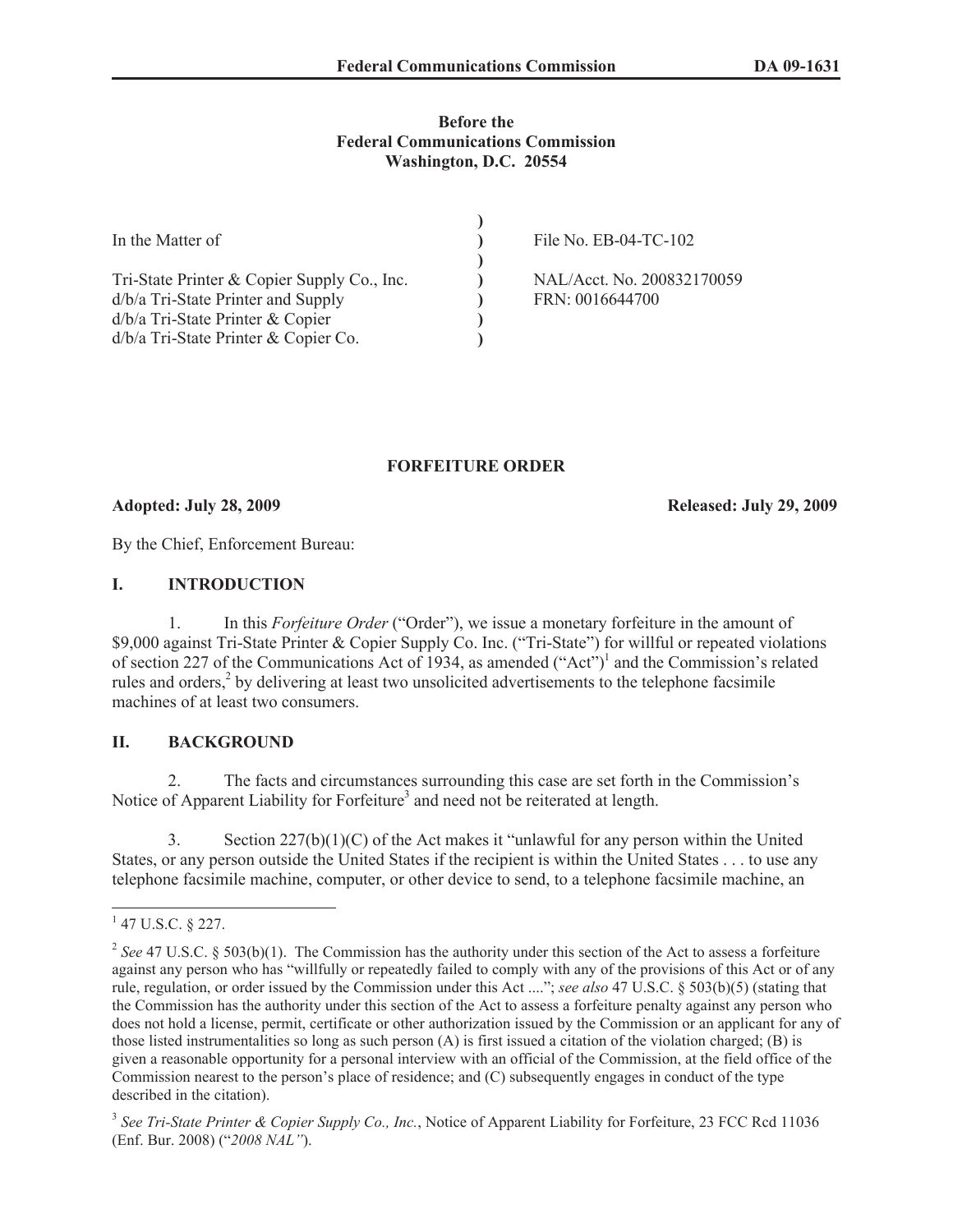unsolicited advertisement." <sup>4</sup> The term "unsolicited advertisement" is defined in the Act and the Commission's rules as "any material advertising the commercial availability or quality of any property, goods, or services which is transmitted to any person without that person's prior express invitation or permission in writing or otherwise."<sup>5</sup> Under the Commission's rules, an "established business relationship<sup>16</sup> exception permits a party to deliver a message to a consumer if the sender has an established business relationship with the recipient *and* the sender obtained the number of the facsimile machine through the voluntary communication by the recipient, directly to the sender, within the context of the established business relationship, or through a directory, advertisement, or a site on the Internet to which the recipient voluntarily agreed to make available its facsimile number for public distribution.<sup>7</sup>

4. On June 4, 2004, in response to one or more consumer complaints alleging that Tri-State had faxed unsolicited advertisements, the Enforcement Bureau ("Bureau") issued a citation<sup>8</sup> to Tri-State, pursuant to section  $503(b)(5)$  of the Act.<sup>9</sup> The Bureau cited Tri-State for using a telephone facsimile machine, computer, or other device, to send unsolicited advertisements for printers, copiers and toner cartridges, in violation of section 227 of the Act and the Commission's related rules and orders. The citation warned Tri-State that subsequent violations could result in the imposition of monetary forfeitures of up to \$11,000 per violation, and included a copy of the consumer complaints that formed the basis of the citation.<sup>10</sup> The citation informed Tri-State that within thirty (30) days of the date of the citation, it could either request an interview with Commission staff, or could provide a written statement responding to the citation. Tri-State did not request an interview or otherwise respond to the citation.

5. Following the issuance of the citation, the Commission received complaints from two consumers alleging that Tri-State faxed at least two unsolicited advertisements to them. These violations, which occurred after the Bureau's citation, resulted in the issuance of a Notice of Apparent Liability for Forfeiture against Tri-State on June 27, 2007, in the amount of \$9,000.<sup>11</sup> The 2007 NAL ordered Tri-State to either pay the proposed forfeiture amount within thirty (30) days or submit evidence or arguments in response to the *2007 NAL* to show that no forfeiture should be imposed or that some lesser amount should be assessed. Tri-State did not respond to the *2007 NAL*. Accordingly, on April 22, 2008, the Commission issued a Forfeiture Order to Tri-State based on the *2007 NAL* in the amount of \$9,000. Following the

7 *See* 47 U.S.C. § 227(b)(1)(C); 47 C.F.R. §§ 64.1200(a)(3)(i), (ii).

<sup>8</sup> Citation from Kurt A. Schroeder, Deputy Chief, Telecommunications Consumers Division, Enforcement Bureau, File No. EB-04-TC-102, issued to Tri-State on June 4, 2004.

<sup>9</sup> See 47 U.S.C. § 503(b)(5) (authorizing the Commission to issue citations to persons who do not hold a license, permit, certificate or other authorization issued by the Commission or an applicant for any of those listed instrumentalities for violations of the Act or of the Commission's rules and orders).

<sup>10</sup> Bureau staff mailed the citation to the following address: Tri-State, 16 Court Street, Brooklyn, NY 11241-0102, Attention: John Smith, Domenica Gambino, and Harry Samuel; 71 N. Franklin Street, Hempstead, NY 11550-3049, Attention: John Smith, Domenica Gambino, and Harry Samuel; 660 2<sup>nd</sup> S. Place, Garden City, NY, 11530-5204, Attention: John Smith, Domenica Gambino, and Harry Samuel.

<sup>11</sup> *See Tri-State Printer & Copier Supply Co., Inc.*, Notice of Apparent Liability for Forfeiture, 23 FCC Rcd 11556 (Enf. Bur. 2007) ("*2007 NAL*")*; see also* 47 U.S.C. § 503(b)(1).

 $447$  U.S.C. § 227(b)(1)(C); 47 C.F.R. § 64.1200(a)(3).

<sup>5</sup> *See* 47 U.S.C. § 227(a)(4); 47 C.F.R. § 64.1200(f)(13).

 $6$  An "established business relationship" is defined as a prior or existing relationship formed by a voluntary two-way communication "with or without an exchange of consideration, on the basis of an inquiry, application, purchase or transaction by the business or residential subscriber regarding products or services offered by such person or entity, which relationship has not been previously terminated by either party." *See* 47 U.S.C. § 227(a)(2); *see also* 47 C.F.R. § 64.1200(f)(5).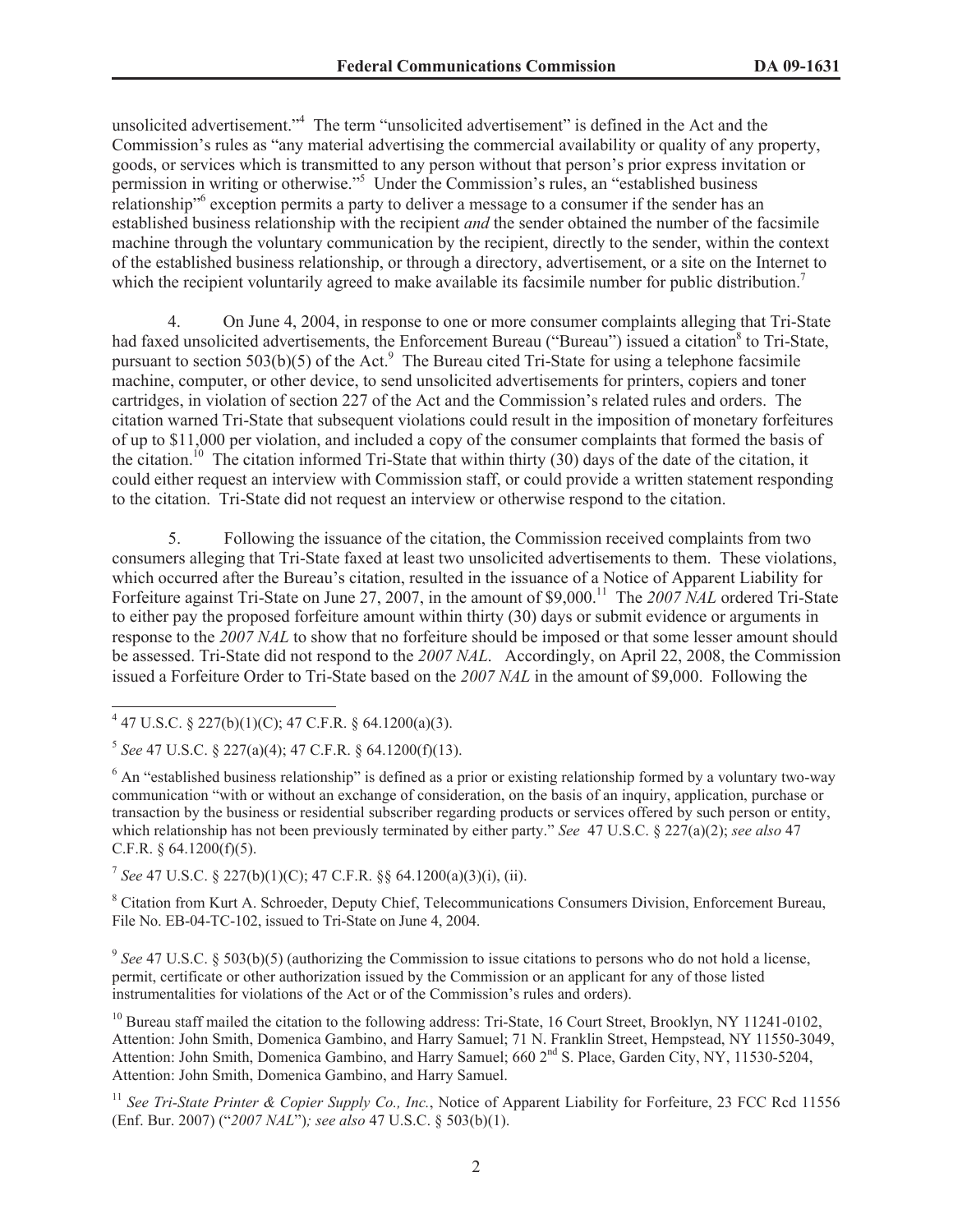issuance of the Forfeiture Order, the Commission received additional complaints from two consumers alleging that Tri-State faxed at least two unsolicited advertisements to them. These violations resulted in the issuance of a Notice of Apparent Liability for Forfeiture against Tri-State on July 18, 2008, in the amount of \$9,000.<sup>12</sup> The 2008 NAL ordered Tri-State to either pay the proposed forfeiture amount within thirty (30) days or submit evidence or arguments in response to the *2008 NAL* to show that no forfeiture should be imposed or that some lesser amount should be assessed. Tri-State responded to the *2008 NAL,* stating that it had created fax lists from customer contacts and requesting copies of the complaints that formed the basis of both the *2007 NAL* and the *2008 NAL*. <sup>13</sup> The Bureau provided copies of the complaints to Tri-State. <sup>14</sup> Tri-State did not file a supplemental response to either the *2007 NAL* or the *2008 NAL*.

## **III. DISCUSSION**

6. Section 503(b) of the Act authorizes the Commission to assess a forfeiture for each violation of the Act or of any rule, regulation, or order issued by the Commission under the Act by a noncommon carrier or other entity not specifically designated in section 503 of the Act. The maximum penalty for such a violation is \$11,000 for a violation occurring before September 2, 2008, and \$16,000 for a violation occurring on or after September 2, 2008.<sup>15</sup> In exercising such authority, we are to take into account "the nature, circumstances, extent, and gravity of the violation and, with respect to the violator, the degree of culpability, any history of prior offenses, ability to pay, and such other matters as justice may require."<sup>16</sup>

<sup>12</sup> *See* n.3 *supra; see also* 47 U.S.C. § 503(b)(1).

<sup>&</sup>lt;sup>13</sup> Letter from Harry Samuel to Colleen Heitkamp, Chief, Telecommunications Consumers Division, Enforcement Bureau, FCC, received August 22, 2008.

<sup>&</sup>lt;sup>14</sup> Fax from Kimberly A. Wild, Attorney, Telecommunications Consumers Division, Enforcement Bureau, FCC, to Harry Samuel, Tri-State, dated September 25, 2008.

<sup>&</sup>lt;sup>15</sup> Section 503(b)(2)(C) provides for forfeitures of up to \$10,000 for each violation in cases not covered by subparagraph (A) or (B), which address forfeitures for violations by licensees and common carriers, among others. *See* 47 U.S.C. § 503(b). In accordance with the inflation adjustment requirements contained in the Debt Collection Improvement Act of 1996, Pub. L. 104-134, Sec. 31001, 110 Stat. 1321, the Commission implemented an increase of the maximum statutory forfeiture under section 503(b)(2)(C) first to \$11,000 and more recently to \$16,000. *See* 47 C.F.R. §1.80(b)(3); *Amendment of Section 1.80 of the Commission's Rules and Adjustment of Forfeiture Maxima to Reflect Inflation*, 15 FCC Rcd 18221 (2000)(forfeiture maximum for this type of violator set at \$11,000); *Amendment of Section 1.80(b) of the Commission's Rules and Adjustment of Forfeiture Maxima to Reflect Inflation*, 19 FCC Rcd 10945 (2004) (amendment of section 1.80(b) to reflect inflation left the forfeiture maximum for this type of violator at \$11,000); *Amendment of Section 1.80(b) of the Commission's Rules, Adjustment of Forfeiture Maxima to Reflect Inflation,* 23 FCC Rcd 9845 (2008) (amendment of section 1.80(b) to reflect inflation increased the forfeiture maximum for this type of violator to \$16,000).

<sup>16</sup> *See* 47 U.S.C. § 503(b)(2)(D); *see also The Commission's Forfeiture Policy Statement and Amendment of Section 1.80 of the Rules to Incorporate the Forfeiture Guidelines, Report and Order*, 12 FCC Rcd 17087, 17100-01 para. 27 (1997) (*Forfeiture Policy Statement*), *recon. denied*, 15 FCC Rcd 303 (1999).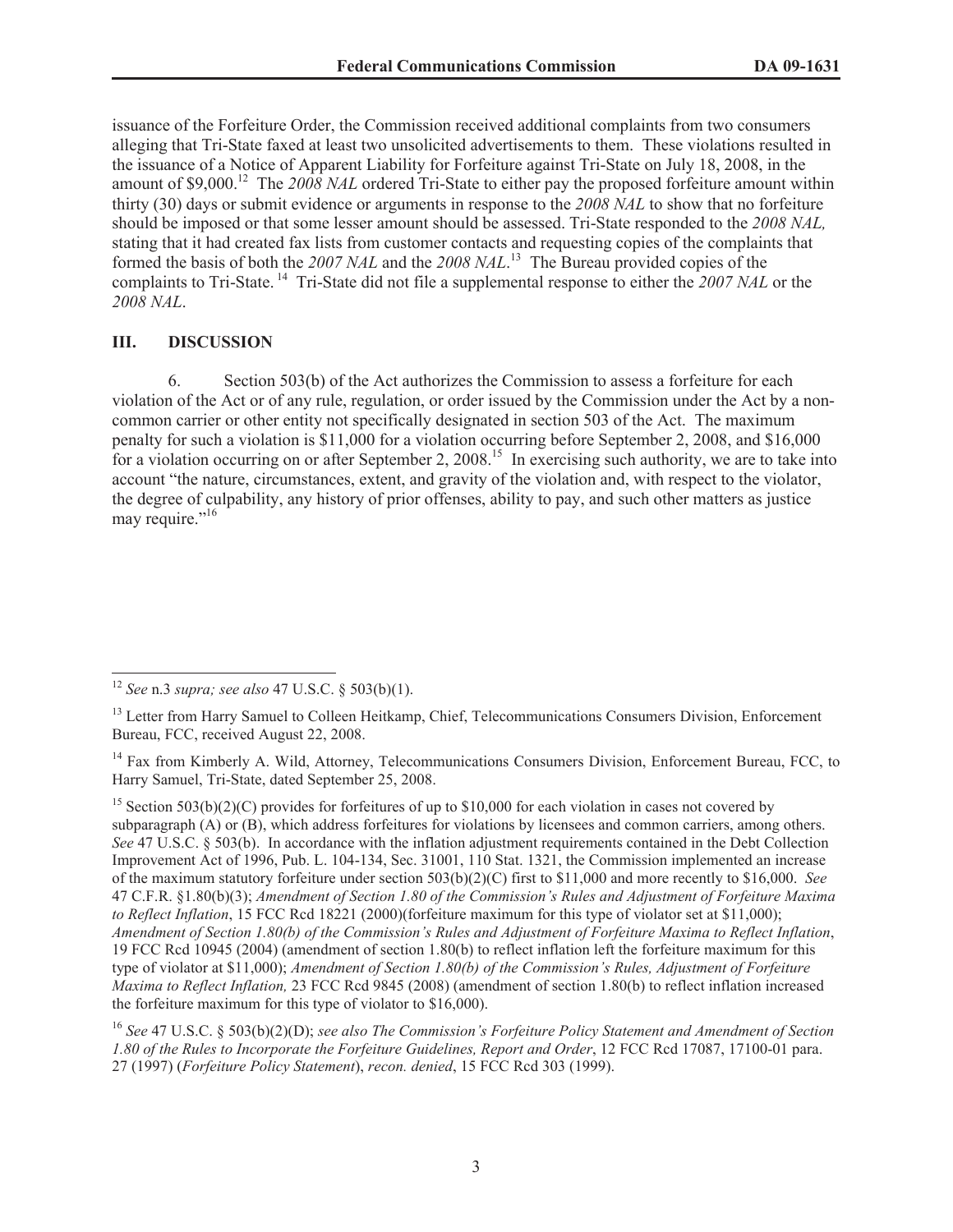7. Although the *Commission's Forfeiture Policy Statement* does not establish a base forfeiture amount for violating the prohibition against using a telephone facsimile machine to send unsolicited advertisements, the Commission has previously considered \$4,500 per unsolicited fax advertisement to be an appropriate base amount.<sup>17</sup> We apply that base amount to the two apparent violations.

8. Tri-State, in its response to the *2008 NAL*, appeared to raise an established business relationship defense for the complaints in question. After receiving copies of the complaints, however, it did not substantiate that defense with the necessary documentation, despite repeated requests from the Bureau to do so. Tri-State has failed to identify facts or circumstances to persuade us that there is a basis for modifying the proposed forfeiture, and we are not aware of any further mitigating circumstances sufficient to warrant a reduction of the forfeiture penalty. For these reasons, and based on the information before us, we hereby impose a total forfeiture of \$9,000 for Tri-State's willful or repeated violation of section 227 of the Act and the Commission's related rules and orders, as set forth in the *2008 NAL*.

### **IV. ORDERING CLAUSES**

9. Accordingly, IT IS ORDERED, pursuant to section 503(b) of the Communications Act of 1934, as amended, 47 U.S.C. § 503(b), and section 1.80(f)(4) of the Commission's rules, 47 C.F.R. § 1.80(f)(4), and under authority delegated by sections 0.111, 0.311 of the Commission's rules, 47 C.F.R. §§ 0.111, 0.311, that Tri-State Printer & Copier Supply Co., Inc. IS LIABLE FOR A MONETARY FORFEITURE to the United States Government the sum of \$9,000 for willfully and repeatedly violating section  $227(b)(1)(c)$  of the Communications Act, 47 U.S.C. §  $227(b)(1)(c)$ , section 64.1200(a)(3) of the Commission's rules,  $47 \text{ C.F.R. }$  §  $64.1200(a)(3)$ , and the related orders as described in the paragraphs above.

10. Payment of the forfeiture shall be made in the manner provided for in section 1.80 of the Commission's rules within thirty (30) days of the release of this Order. If the forfeiture is not paid within the period specified, the case may be referred to the Department of Justice for collection pursuant to section 504(a) of the Act.<sup>18</sup> Payment of the forfeiture must be made by check or similar instrument, payable to the order of the Federal Communications Commission. The payment must include the NAL/Account Number and FRN Number referenced above. Payment by check or money order may be mailed to Federal Communications Commission, P.O. Box 979088, St. Louis, MO 63197-9000. Payment by overnight mail may be sent to U.S. Bank – Government Lockbox #979088, SL-MO-C2-GL, 1005 Convention Plaza, St. Louis, MO 63101. Payment by wire transfer may be made to ABA Number 021030004, receiving bank TREAS/NYC, and account number 27000001. For payment by credit card, an FCC Form 159 (Remittance Advice) must be submitted. When completing the FCC Form 159, enter the NAL/Account number in block number 23A (call sign/other ID), and enter the letters "FORF" in block number 24A (payment type code). Tri-State will also send electronic notification on the date said payment is made to Johnny.drake@fcc.gov. Requests for full payment under an installment plan should be sent to: Chief Financial Officer -- Financial Operations, 445 12th Street, S.W., Room 1-A625, Washington, D.C. 20554. Please contact the Financial Operations Group Help Desk at 1-877-480-3201 or Email: ARINQUIRIES@fcc.gov with any questions regarding payment procedures.

<sup>17</sup> *See Get-Aways, Inc.,* Notice of Apparent Liability For Forfeiture*,* 15 FCC Rcd 1805 (1999); *Get-Aways, Inc.,*  Forfeiture Order, 15 FCC Rcd 4843 (2000); *see also US Notary, Inc.,* Notice of Apparent Liability for Forfeiture*,* 15 Rcd 16999 (2000*); US Notary, Inc.,* Forfeiture Order*,* 16 FCC Rcd 18398 (2001*)*; *Tri-Star Marketing, Inc.,* Notice of Apparent Liability For Forfeiture, 15 FCC Rcd 11295 (2000); *Tri-Star Marketing, Inc.,* Forfeiture Order, 15 FCC Rcd 23198 (2000).

 $18$  47 U.S.C. § 504(a).